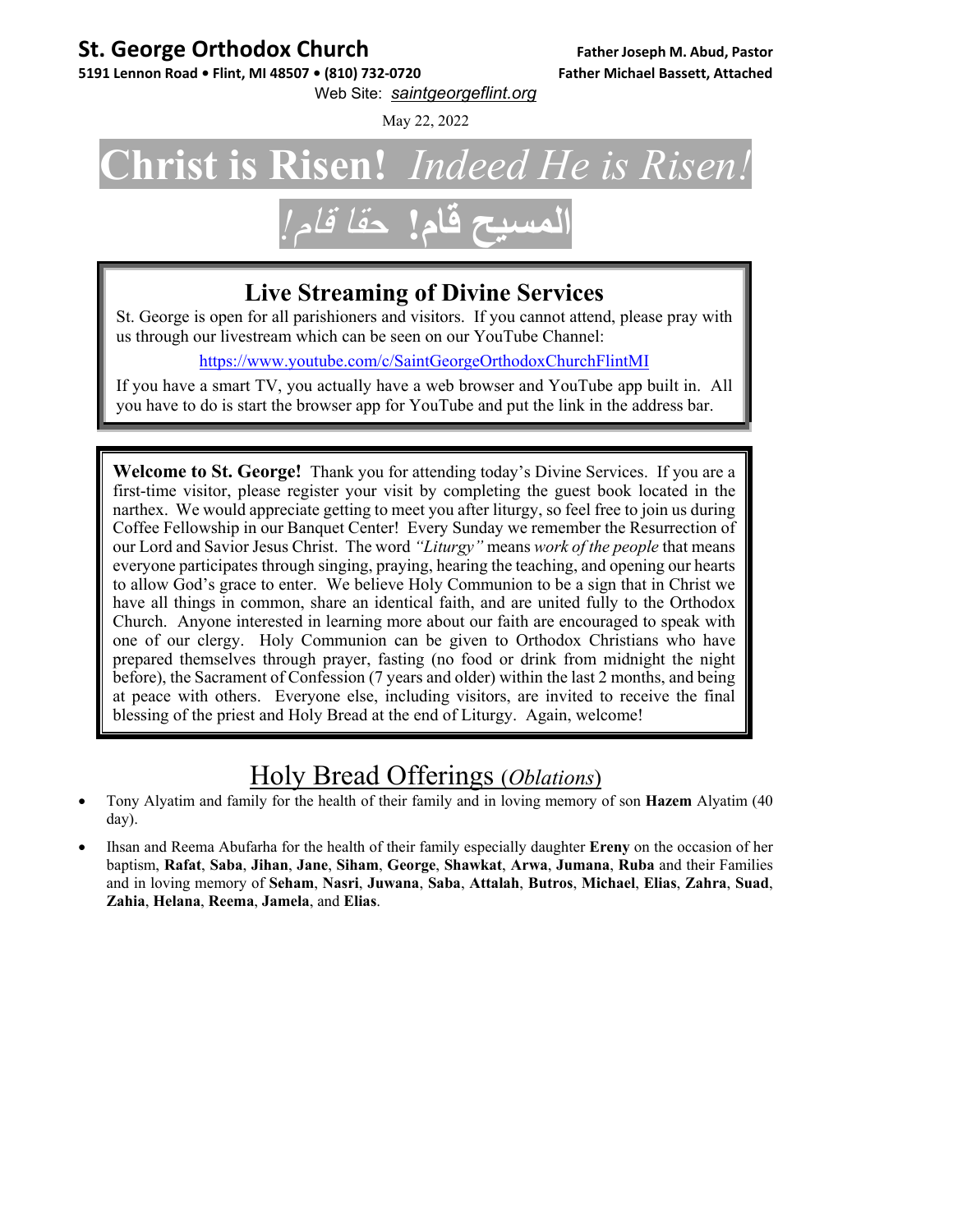#### Baptism/Chrismation Days

The Church School offers the Holy Bread for their teachers and/or students who are celebrating the day of their *New Birth* {Baptism and/or Chrismation} into the Church:

> • Liam Cooper and Kirolous Meshraky  $\sim$  May 15<sup>th</sup> • Ava Mitri  $\sim$  May 28<sup>th</sup> *May they be children of the Light and heirs of eternal good things.* **{Baptismal Service}**

- We pray for the servants of God who have fallen asleep in the Lord: **Archbishop Paul** of Chicago and the Midwest, Orthodox Church in America (*OCA*, +April 24th), **Charles** Koory (+April 15th), and **Hasna** Ghantous (+April  $25<sup>th</sup>$ ).
- Prayers are offered for our parishioners who are ill, recovering, or in need, especially His servants: **Metropolitan Paul** and **Archbishop John** who are in captivity, **Sahar** Abdallah, **Shafiqa** Abuaitah, **Suheil**  and **Abeer** Abuaita, **Khader** AbuAita, **Laila** Abud, **Anwar** Abueita, **Jane** Abueita, **Chelsy** Abufarha, **Daniel** Alghanim (father of Dania Hanna), **William** Alsahouri, **Sharon** Ballreich (sister of Nancy Silpoch and Deborah Salim), **Emil** Bathish, **Douglas** Coone, **Levi** Cooper, **Vera** Daoud, **Jimmy** and **Victor** David, **Ranna** Esho (friend of Batoul Burbar), **Averie** Fisher (niece of Doug and Sandy Thomas), **Elias** Gantos, **Mariam** Ghanim (mother of Manal Abuaita), **Jamil** Ghantous, **Phyllis** Good, **Nasri** Haddad, **Nadia** Ibrahim (mother of Ziyad), **Daisy** Isaac, **Dannie** Jones, **Loretta** Karpelenia (mother of Denise Ghattas), **Laura** Nassar, **Aida** Raffoul, **Deborah** Salim, **Elaine** Shaheen, **Michael** Silpoch, **Larry** Sisk (brother of Carol Haddad), **Georgette** Yusuf, and **Michael** Zerka (uncle of Lauren Zerka); **Daniel**, **Staci**, and newborn **baby girl** Bator (May 18th); **Ereny** Abufarha who was brought into the Orthodox Faith through the Holy Sacraments of Baptism, Chrismation, and her First Communion.
- We also pray for our expectant parents: **Casandra** and **Daniel** Burbar, **Joselien** (daughter of Issa and Esperanza) and **David** Khoury, **Sandy** (daughter of Issa and Esperanza) and **Raad** Qumsieh, and **Jacqueline** (daughter of Anwar and Janet) and **John** Timm.

# **ANNOUNCEMENTS**

There is no **COFFEE FELLOWSHIP** today.

**COFFEE FELLOWSHIP HOSTS** Available dates: May 29<sup>th</sup>, June 5<sup>th</sup>, 19<sup>th</sup>, and 26<sup>th</sup> ~ sign-up poster and hosting information is in the Lounge and includes bringing whatever you wish to serve and cleaning up afterwards. St. George provides coffee, cups, cream, and sugar at a charge to the host of \$25. **For more information, contact Manal Abuaita** (810-577-0028).

### **RECOGNITION DAY HAS BEEN RESCHEDULED FOR JUNE 5TH! MARK YOUR CALENDARS SO WE CAN ALL CELEBRATE OUR STUDENTS, TEACHERS, STAFF, AND THE END OF OUR CHURCH SCHOOL YEAR!**

**COLLEGE SCHOLARSHIPS AVAILABLE** We are very fortunate to have several scholarships available to those who wish to further their education. Some applications are in the Lounge and others are located at: https://antiochian.org/regulararticle/386. Please note THE DEADLINES!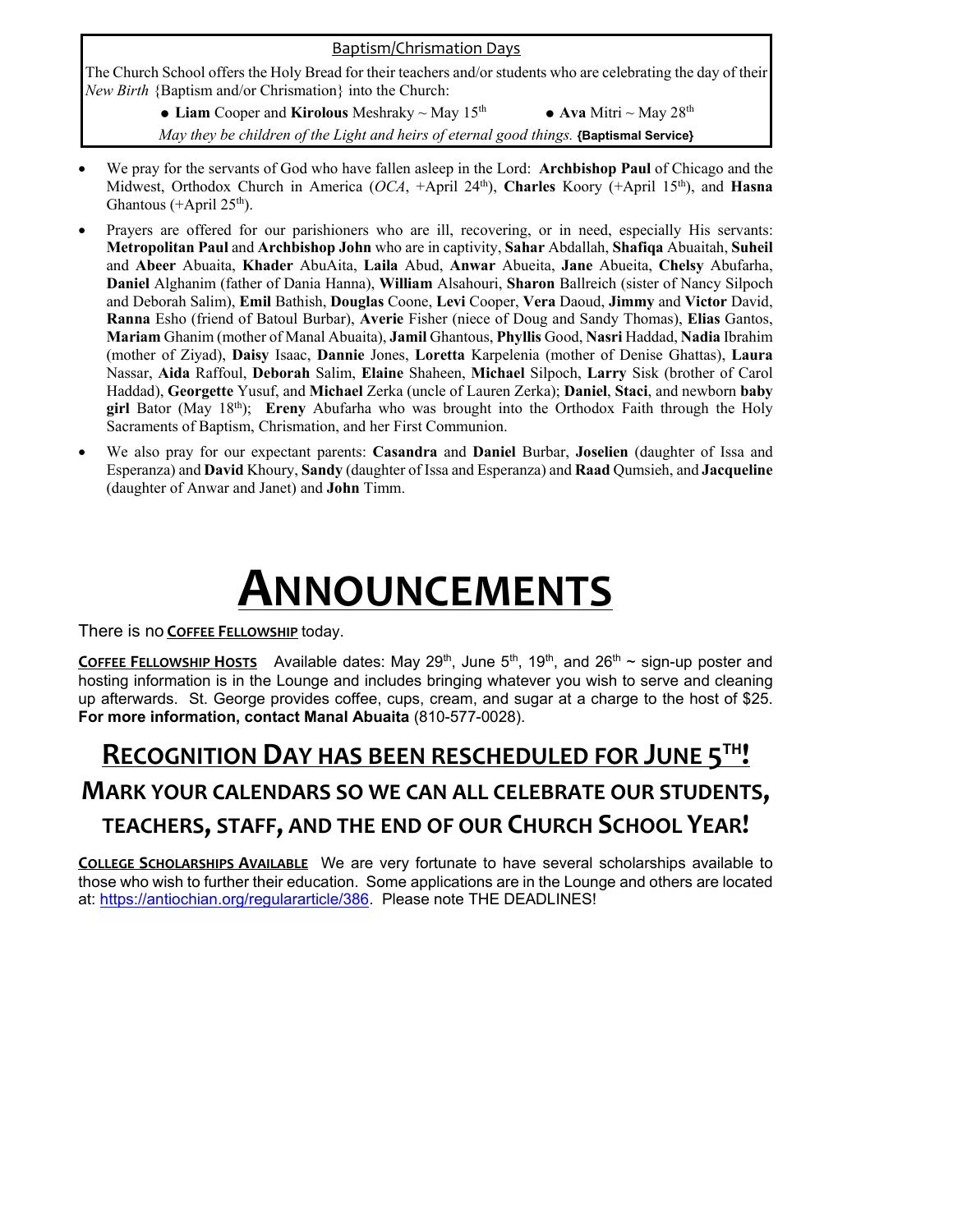## **OUR STEWARDSHIP,OFFERINGS, & DONATIONS**



**Our stewardship, offerings, and donations are needed**. PLEASE help your parish by continuing to offer your gifts! If you cannot come to church, you can simply go to our parish website (https://saintgeorgeflint.org/) and donate on-line (*use the QR code to the right*) or you can bring or mail your offerings to St. George, 5191 Lennon Road, Flint, MI 48507. As always, THANK YOU for your generosity and love of our St. George!

# **St. George Men's Fellowship**

We want and need a Men's Fellowship to share experiences, encouragement, support, and biblical study. The Men's Fellowship at St. George Flint will provide a variety of opportunities to connect, build community, and have fun. We are thinking of bi-monthly gatherings, opening with a teaching from Fr. Joe/speaker followed with a social activity such as dinner, cards, etc. Other activities include: cooking meals at church, fundraising campaigns, and various ministry tasks at church. We pray you will find this fellowship fun and helpful in your Christian development and maturity. Please text or call Tony Daoud at 810-730-1011 to be added to our group text. This group text is strictly for fellowship activities and to inform you on events of our group and church. If you prefer e-mail, you can send your information to Tonydaoud00@gmail.com. All men of St. George are welcome and participation is highly encouraged! God willing, our  $1<sup>st</sup>$  gathering is coming soon.

#### **COMING EVENTS**

| Fasting Discipline There is no fasting until the Ascension of our Lord into Heaven 40 days after |                                                                            |
|--------------------------------------------------------------------------------------------------|----------------------------------------------------------------------------|
|                                                                                                  | Pascha on June $2nd$ .                                                     |
| Monday                                                                                           | Baking Spinach Pies 12 Noon                                                |
|                                                                                                  | <b>Bible Study:</b> Gospel of St. Matthew the Apostle and Evangelist 3-5pm |
|                                                                                                  | SOYO Monday 6-8pm                                                          |
| Wednesday                                                                                        | Take-Out Lunch Preparation 10am                                            |
|                                                                                                  | No Arabic-English Bible Study                                              |
| Thursday                                                                                         | Middle Eastern Community TAKE-OUT Lunch 11am-2pm                           |
| Saturday                                                                                         | <b>Great Vespers and Confessions</b><br>5 <sub>pm</sub>                    |

### **The Disturbed Heart <sup>~</sup>** *And the Forgetfulness of the Things of God*

*by Abbot Tryphon, head of All-Merciful Savior Monastery on Vashon Island, Washington* 

The passions that create a state of unrest in our hearts cause us to forget the real purpose of our life, which is union with God. Saint Basil the Great tells us we cannot approach the knowledge of the truth with a disturbed heart.

Conflict, downheartedness, lust, worry, and judging others, are all things that cannot be allowed to distract us from the goal. Letting ourselves become troubled, or full of

*Continued*